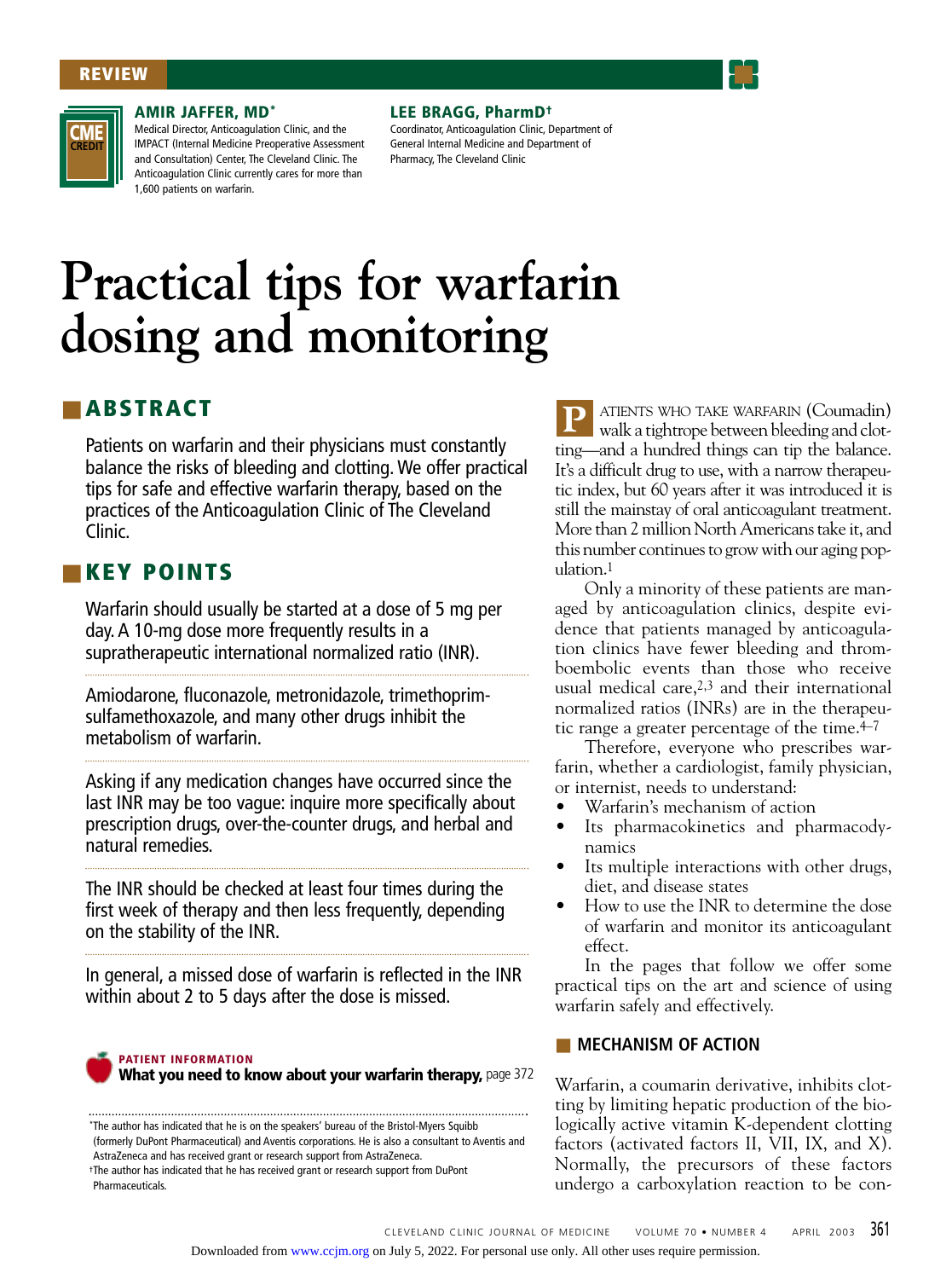## **What to tell a patient taking warfarin**

Indicate the reason for starting warfarin and how it relates to clot formation Review the trade name and generic name of the drug and discuss how warfarin works Discuss the potential duration of therapy Explain the need for frequent INR testing and the target INR appropriate for the patient's treatment Describe the common signs and symptoms of bleeding Describe the common signs and symptoms of a thrombotic event Outline precautionary measures to decrease trauma or bleeding Discuss the influence of dietary vitamin K Discuss potential drug interactions (prescription, over-the-counter, herbal) Discuss the need to avoid or limit alcohol consumption Explain need for birth control measures for women of childbearing age Stress the importance of notifying all their health care providers (physicians, dentists, etc) that they are taking warfarin Ask patient to notify the anticoagulation provider when dental, surgical, or invasive procedures and hospitalization are scheduled or occur unexpectedly Ask patient to notify anticoagulation provider of any change in warfarin tablet color, shape, or markings Specify when to take warfarin and what to do if they miss a dose

Instruct patient about the importance of carrying identification (ID card; medical alert bracelet/necklace)

**Warfarin can paradoxically exert a procoagulant response by interfering with proteins C and S**

verted to their activated forms. Warfarin, as a vitamin K antagonist, interferes with this reaction. The reduction in the amount and activity of these factors produces the anticoagulant response.

However, warfarin also interferes with production of the body's natural anticoagulants, protein C and protein S, and can therefore sometimes exert a procoagulant response.<sup>8</sup>

## **EXPLARMACOKINETICS AND PHARMACODYNAMICS**

Warfarin is a racemic mixture of a right-handed and a left-handed stereoisomer, designated R and S. This racemic mixture has a half-life of approximately 36 to 42 hours. The S-isomer is five times more potent as a vitamin K antagonist than the R-isomer.9

Absorption of warfarin is rapid and complete. It is highly protein bound (> 98%), primarily to albumin. Only the free drug is pharmacologically active.10 If the serum albumin level is low (such as in the nephrotic syndrome), the free fraction of warfarin is increased, but so is its plasma clearance.11 Therefore, such conditions are not likely to lead to significant changes in the INR.

The hepatic metabolism of the two isomers differs, with clinically significant implications for drug interactions. The S-isomer is primarily metabolized by cytochrome P450 2C9 (and to a lesser degree by P450 3A4) and is eliminated in the bile. The R-isomer, in contrast, is primarily metabolized by cytochrome P450 1A2 and P450 3A4 and is excreted in the urine as inactive metabolites.

Since the S-isomer is much more potent than the R-isomer, medications that inhibit or induce the P450 2C9 pathway lead to the most significant drug interactions. Most drug interactions that affect the R-isomer are not significant.<sup>8</sup>

## ■ **STARTING WARFARIN**

Warfarin is commonly used to decrease the risk of systemic arterial thromboembolism (eg,

Downloaded from [www.ccjm.org](http://www.ccjm.org/) on July 5, 2022. For personal use only. All other uses require permission.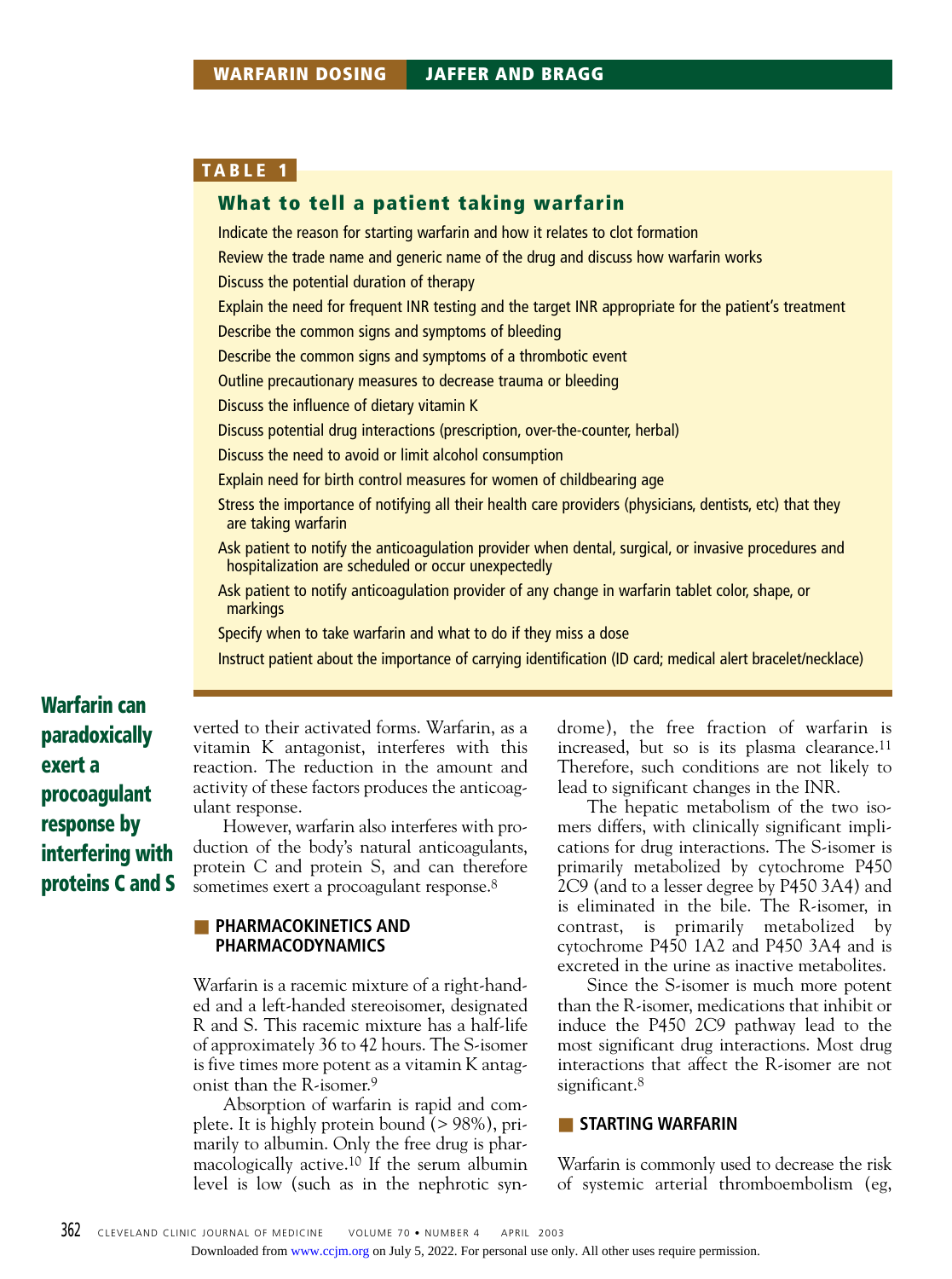stroke) in patients with atrial fibrillation or flutter or prosthetic valves. It is also used to prevent recurrent venous thromboembolism in patients with deep vein thrombosis or pulmonary embolism. Less commonly, it is used for secondary prevention after myocardial infarction.

When starting anticoagulation therapy, it is always important to review the risks and benefits with the patient. The decision should incorporate the patient's medical, social, dietary, and medication history, level of education and understanding, health beliefs, and adherence to prior therapy.12 Subsequently, the patient should be thoroughly educated about warfarin (**TABLE 1**; also see "What you need to know about your warfarin therapy," page 372) upon initiation of therapy and periodically thereafter.

A system, either written or electronic, should be developed for documenting and recording test results, patient encounters, and return visits. Nomograms13–16 and computer programs17–19 are available to guide dosing.

## **Importance of the INR**

The INR was developed in 1982 by the World Health Organization's Expert Committee on Biologic Standardization in response to variations in thromboplastin sensitivity and different ways of reporting the prothrombin time across the world.8 Inappropriate management can lead to subtherapeutic or supratherapeutic INR values, increasing the risk of acute or recurrent thromboembolic episodes or bleeding episodes, respectively.

For most indications, the therapeutic INR range is 2.0 to 3.0. Exceptions are when warfarin is used for secondary prevention after a myocardial infarction or for patients with high-risk mechanical prosthetic heart valves, in which case the range is 2.5 to 3.5.

#### **Heparin as a bridge to warfarin**

In conditions such as acute venous thromboembolism, patients should receive unfractionated heparin or low-molecular-weight heparin during the first few days of warfarin therapy as a "bridge," as warfarin may take up to 5 days to achieve its antithrombotic effect. This is because prothrombin (activated factor II) has a long elimination half-life: 60 hours. In addition, a randomized clinical trial20 showed higher rates of recurrent venous thromboembolism and mortality without this bridge.

However, in some conditions such as atrial fibrillation, warfarin is often started on an outpatient basis without overlap with heparin. This poses the theoretical risk of creating a hypercoagulable state as protein C levels fall, but this has not been substantiated except in patients with known protein C deficiency or another hypercoagulable condition.21

#### **Start with 5 mg**

Warfarin should be started at a dose of 5 mg per day. Randomized trials22,23 have shown that patients are more likely to have a therapeutic INR 3 to 5 days after starting warfarin with a 5-mg dose than with a 10-mg dose. Also, a 10-mg dose more frequently results in supratherapeutic INR values.

- We recommend a lower starting dose in:
- Elderly patients
- Those with low body weight or low albumin levels
- Patients with congestive heart failure or liver disease
- Patients taking certain medications,<sup>21</sup> eg, amiodarone, trimethoprim-sulfamethoxazole, or metronidazole.

If a patient has taken warfarin in the past, we resume his or her previous steady-state dose without INR monitoring during the first few days of therapy.

## **Raise the INR gradually**

The INR response after starting warfarin is variable and highly dependent on the halflives of the vitamin K-dependent clotting factors. The initial increase in the INR (the *anticoagulant effect*) is primarily a response to decreased levels of circulating factor VII, which is the factor with the shortest halflife—approximately 6 hours.21 Factor IX also has a relatively short half-life.

On the other hand, the *antithrombotic effect* (the body's ability to prevent further thrombus formation) may not be achieved for up to 5 days. This effect depends on the clearance of circulating prothrombin, which, as we said, has an elimination half-life of about 60 hours.

Therefore, although higher starting doses of warfarin (> 5 mg) may lead to rapid increases in the INR, a rapid increase in the INR after one or two doses should not necessarily **In acute thromboembolism, give heparin when starting warfarin**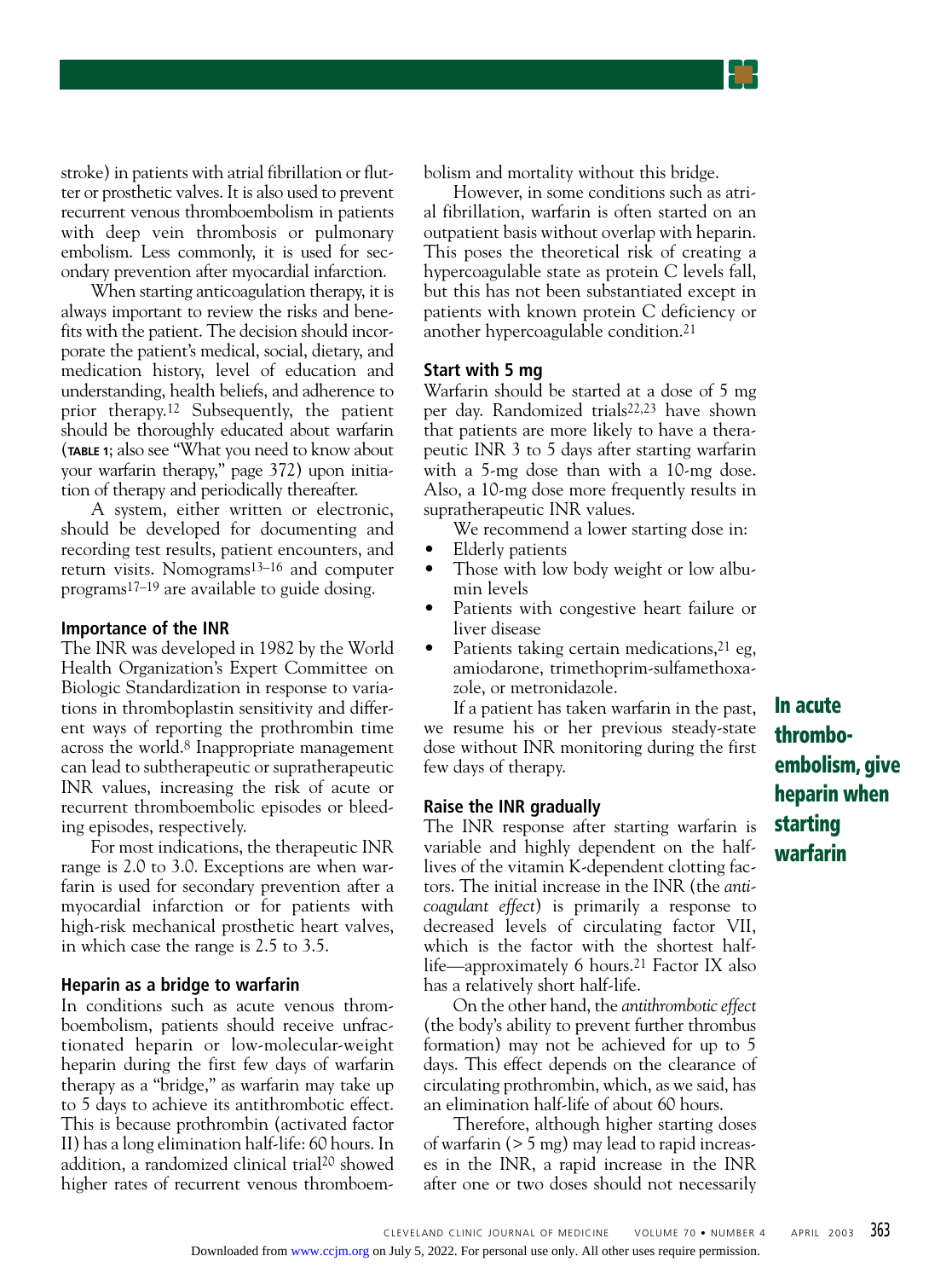be viewed as a good response, since this is simply a reflection of the anticoagulant effect. Rather, the goal should be to gradually increase the INR to achieve the antithrombotic effect. This avoids overshooting the INR range in the first several days of therapy and may lessen the risk of inducing a paradoxical hypercoagulable state.8

## **EXECUTE GENERIC WARFARIN VS COUMADIN**

Whether a generic formulation of warfarin can be used instead of brand-name Coumadin is controversial.

In the 1980s, Boston City Hospital, in a cost-saving attempt, substituted generic amorphous warfarin sodium for crystalline warfarin sodium (Coumadin) in its pharmacy.24,25 The substitution led to loss of anticoagulation control as evidenced by increases in patient visits and dosage adjustments and less time in the therapeutic range. Amorphous warfarin was subsequently withdrawn from the US market.

At least three generic formulations of warfarin are approved by the US Food and Drug Administration (FDA) and are felt to be substitutable for Coumadin.

A health maintenance organization that previously dispensed only Coumadin added generic warfarin (Barr Laboratories, Pomona, New York) to its pharmacy shelves.26 About 80% of the patients changed to generic warfarin, and the substitution did not significantly affect INR control, adverse events (ie, thromboembolism or bleeding), or number of dose changes.

In our practice, if a patient starts on Coumadin, we continue to prescribe it. However, if a patient wants generic warfarin because it is cheaper, we make this change but monitor the INR more frequently in the first few weeks of the transition.

## **EXECUTENCY OF MONITORING**

The College of American Pathologists recommends the INR be checked at least four times during the first week of therapy and then less frequently, depending on the stability of the INR.27 We recommend checking the INR daily or every other day until it is in the therapeutic range for 2 consecutive days.

Once the INR is in the therapeutic range for 2 consecutive days, it should be checked every 3 to 5 days. When the INR and warfarin dose remain stable for 1 week, the INR should be checked weekly. Once the INR and warfarin dose remain stable for an additional 2 to 3 weeks, the testing interval can be extended to every 4 weeks.21

## ■ **MAINTENANCE THERAPY**

Once a patient makes the transition from the initial dosing phase to the maintenance phase, more consideration to the multiple factors that may affect the INR should be given when interpreting low or high INR values. The key is to individualize the dosage according to these factors and the target INR range.

The ideal regimen should provide the same dose every day, but this is not always possible. Warfarin comes in many tablet strengths: 1, 2, 2.5, 3, 4, 5, 6, 7.5, and 10 mg. Still, for some patients, a given tablet strength might not be enough while the next higher tablet strength may be too much.

In this situation one needs to give different doses on different days of the week. It is better if the doses are similar rather than greatly different. For example, if a patient were taking warfarin 2 mg daily except 4 mg on Monday and Friday using 2-mg tablets, it would be reasonable to change the dosage to 3 mg daily except 2 mg on Monday, Wednesday, and Friday if the INR tended to fluctuate regularly. The patient would still receive 18 mg/week, but with less variability in the dayto-day dose. Obviously, this type of regimen may not work for every patient, as it could be confusing or the patient may have difficulty splitting tablets. Nevertheless, the point is that the warfarin dosage needs to be individualized.

In most cases, alternating doses (eg, 2.5 mg alternating with 5 mg) or repeating doses (eg, 2.5 mg, then 2.5 mg, then 5 mg) should be avoided, as they provide different total weekly doses of warfarin.

## **Before changing the dosage**

Before adjusting the dosage of warfarin, one should evaluate previous warfarin doses, previ-

**A rapid anticoagulant effect does not equal an antithrombotic effect**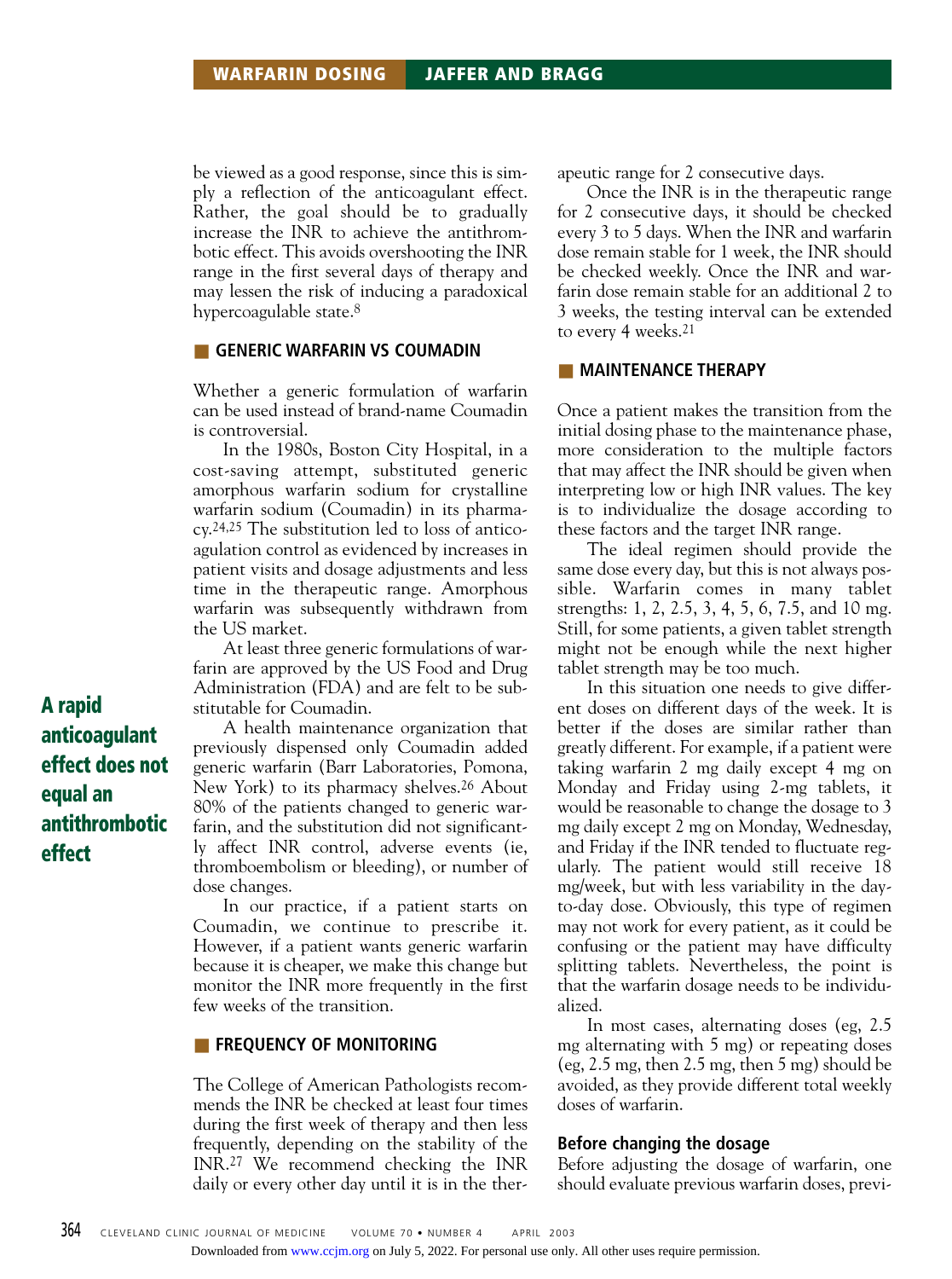

ous INR results, and whether anything else in the patient's condition or regimen has changed. Patients should be asked about:

• **Adherence.** Did they miss any doses?

• **Changes in other medications.** Asking if any medication changes have occurred since the last INR may be too vague—it may be necessary to inquire more specifically: Did you start any prescription drugs, over-the-counter drugs, or herbal or natural remedies since your last visit? Did you stop any of these? Did the dosage of any of these change? Any of these can alter warfarin's action.

• **Current vitamin K consumption,** including foods, vitamins, and supplements.

• **Concomitant illnesses.** Patients with medical conditions that may affect warfarin such as congestive heart failure or thyroid dysfunction should be asked about disease-specific symptoms or medication changes.

Although it is not necessary in every instance to ask about recent illness, remember that illness can affect the INR in several ways. Fever, vomiting, or diarrhea can affect the INR. Ill patients may reduce their intake of vitamin K. Antibiotics may alter the response to warfarin.28–30

#### **Dosage adjustment based on INR**

Once an appropriate evaluation of the patient is completed, you should determine whether a dosage adjustment is necessary. Depending on how far above or below the target INR range the current value is, it may not be necessary to adjust the dosage at all. Some authors recommend the dosage be changed whenever two consecutive INR values are out of the target INR range31 or whenever two consecutive values are more than 0.3 units above or below the target INR range.32

In most cases, if the dosage needs to be adjusted, then it should be adjusted by 5% to 20% of the total weekly dose,17 depending on the current INR, the previous dose, and any changes identified that may have been the cause for the INR to be too high or too low.

For example, suppose a patient with atrial fibrillation taking warfarin 35 mg/week has an INR of 1.7 (target range 2.0–3.0). He previously had therapeutic INRs for 3 months. During the interview you learn that his dosage of amiodarone was decreased approximately 3

weeks ago. As this is a logical explanation for the current subtherapeutic INR, a weekly dosage adjustment of approximately 10% would be appropriate, ie, bringing his dosage to 38 mg/week—say, 5 mg on Monday, Wednesday, Friday, and Sunday and 6 mg on Tuesday, Thursday, and Saturday. If a second patient in the exact same scenario had an INR of 1.5, a weekly adjustment of closer to 20% would be more appropriate, ie, bringing his dosage to 42 mg/week—6 mg/day.

## ■ **CAUSES OF HIGH OR LOW INRs**

Many things can cause the INR to become high or low. This is not intended to be an exhaustive review of all such causes but to provide a concise overview. Since there are multiple causes to consider, you should not assume that one patient's response to a particular effect will hold true for all subsequent patients. This highlights the need for a thorough assessment of any abnormal INR value and an individualized approach to dosage adjustments and follow-up monitoring of the INR.

## **Drug interactions**

Of the many causes of high or low INR values, the most common that are likely to lead to significant changes in the INR and increase the propensity for bleeding or clotting are drug interactions.

Drug interactions with warfarin can be defined as either pharmacokinetic or pharmacodynamic. Pharmacokinetic interactions involve alterations in the absorption, protein binding, and hepatic metabolism of warfarin. Conversely, pharmacodynamic interactions affect the tendency for bleeding or clotting through either antiplatelet effects or increases or decreases in vitamin K catabolism.

**Pharmacokinetic interactions.** Few medications affect the absorption of warfarin. The most widely cited example is cholestyramine, and this interaction may be minimized or avoided by separating the doses of warfarin and cholestyramine by 2 to 6 hours.33

Interactions involving protein binding displacement are few and usually of minimal significance, since a compensatory increase in plasma clearance of warfarin occurs with any increase in unbound warfarin concentrations. **Check the INR every 1–2 days until it is in the therapeutic range for 2 consecutive days**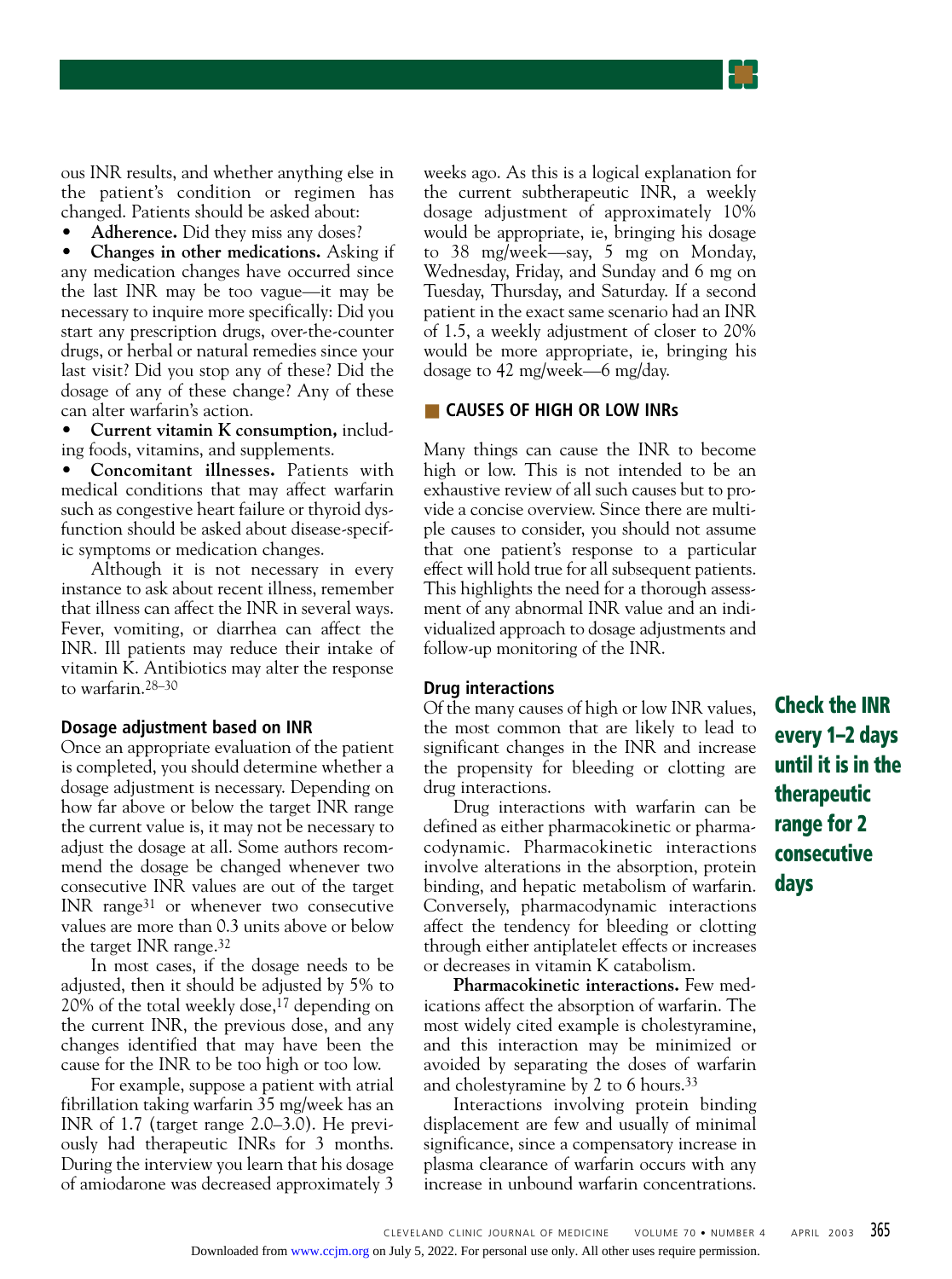## **Common drug interactions with warfarin**

| Unknown <sup>*</sup><br>2C9 inhibition <sup>+</sup><br><b>Enzyme inhibition</b><br><b>Enzyme inhibition</b><br><b>Enzyme inhibition</b><br><b>Enzyme inhibition</b><br><b>Enzyme inhibition</b><br>2C9 inhibition <sup>+</sup><br>2C9 inhibition<br><b>Enzyme inhibition</b><br><b>Enzyme inhibition</b><br><b>Enzyme inhibition</b><br><b>Enzyme inhibition</b><br><b>Enzyme inhibition</b><br><b>Enzyme inhibition</b><br>2C9 inhibition <sup>+</sup><br>Platelet inhibition <sup>#</sup> |
|---------------------------------------------------------------------------------------------------------------------------------------------------------------------------------------------------------------------------------------------------------------------------------------------------------------------------------------------------------------------------------------------------------------------------------------------------------------------------------------------|
|                                                                                                                                                                                                                                                                                                                                                                                                                                                                                             |
|                                                                                                                                                                                                                                                                                                                                                                                                                                                                                             |
|                                                                                                                                                                                                                                                                                                                                                                                                                                                                                             |
|                                                                                                                                                                                                                                                                                                                                                                                                                                                                                             |
|                                                                                                                                                                                                                                                                                                                                                                                                                                                                                             |
|                                                                                                                                                                                                                                                                                                                                                                                                                                                                                             |
|                                                                                                                                                                                                                                                                                                                                                                                                                                                                                             |
|                                                                                                                                                                                                                                                                                                                                                                                                                                                                                             |
|                                                                                                                                                                                                                                                                                                                                                                                                                                                                                             |
|                                                                                                                                                                                                                                                                                                                                                                                                                                                                                             |
|                                                                                                                                                                                                                                                                                                                                                                                                                                                                                             |
|                                                                                                                                                                                                                                                                                                                                                                                                                                                                                             |
|                                                                                                                                                                                                                                                                                                                                                                                                                                                                                             |
|                                                                                                                                                                                                                                                                                                                                                                                                                                                                                             |
|                                                                                                                                                                                                                                                                                                                                                                                                                                                                                             |
|                                                                                                                                                                                                                                                                                                                                                                                                                                                                                             |
|                                                                                                                                                                                                                                                                                                                                                                                                                                                                                             |
|                                                                                                                                                                                                                                                                                                                                                                                                                                                                                             |
| <b>Enzyme inhibition</b>                                                                                                                                                                                                                                                                                                                                                                                                                                                                    |
| <b>Enzyme inhibition</b>                                                                                                                                                                                                                                                                                                                                                                                                                                                                    |
| <b>Enzyme inhibition</b>                                                                                                                                                                                                                                                                                                                                                                                                                                                                    |
| <b>Increased vitamin K</b><br>catabolism                                                                                                                                                                                                                                                                                                                                                                                                                                                    |
| <b>Enzyme inhibition</b>                                                                                                                                                                                                                                                                                                                                                                                                                                                                    |
|                                                                                                                                                                                                                                                                                                                                                                                                                                                                                             |
| 2C9 inhibition <sup>†</sup>                                                                                                                                                                                                                                                                                                                                                                                                                                                                 |
| 2C9 inhibition                                                                                                                                                                                                                                                                                                                                                                                                                                                                              |
|                                                                                                                                                                                                                                                                                                                                                                                                                                                                                             |
| <b>Enzyme induction</b>                                                                                                                                                                                                                                                                                                                                                                                                                                                                     |
| <b>Enzyme induction</b>                                                                                                                                                                                                                                                                                                                                                                                                                                                                     |
| <b>Enzyme induction</b>                                                                                                                                                                                                                                                                                                                                                                                                                                                                     |
| <b>Decreased vitamin K</b>                                                                                                                                                                                                                                                                                                                                                                                                                                                                  |
| catabolism                                                                                                                                                                                                                                                                                                                                                                                                                                                                                  |
| Decreased vitamin K                                                                                                                                                                                                                                                                                                                                                                                                                                                                         |
| catabolism                                                                                                                                                                                                                                                                                                                                                                                                                                                                                  |
| <b>Enzyme induction</b>                                                                                                                                                                                                                                                                                                                                                                                                                                                                     |
|                                                                                                                                                                                                                                                                                                                                                                                                                                                                                             |
|                                                                                                                                                                                                                                                                                                                                                                                                                                                                                             |
|                                                                                                                                                                                                                                                                                                                                                                                                                                                                                             |
| Protein displacement/<br>enzyme induction                                                                                                                                                                                                                                                                                                                                                                                                                                                   |
|                                                                                                                                                                                                                                                                                                                                                                                                                                                                                             |

†Greater effect

‡Only reported with certain NSAIDs and appears to be dose-related

An example of a protein displacement interaction occurs with valproic acid.34 The most frequent and significant interac-

tions involve the hepatic inhibition or induction of warfarin metabolism. Recall that warfarin is composed of two isomers, and the Sisomer is five times more potent than the Risomer. Medications that inhibit or induce the cytochrome P450 2C9 pathway, the primary site of S-isomer metabolism, can lead to significant increases or decreases in the INR (**TABLE 2**).35–77 A more comprehensive review on the subject is provided by Cropp and Bussey.78

In general, medications that cause enzyme induction of warfarin metabolism (and therefore reduce warfarin's action and lower the INR) have a gradual onset and offset that may take 1 to several weeks. The primary determinant of the onset and offset is the half-life of the inducing agent. The INR should be monitored frequently for several weeks when an enzyme inducer is started or stopped or when its dosage is changed.

Enzyme inhibitors of warfarin metabolism (which increase warfarin's action and raise the INR) are more numerous and are encountered more frequently. In general, the onset of effect for inhibitors is quicker than for inducers and may occur after only several doses of the inhibitor. Similarly, the offset tends to be quicker for inhibitors but again depends on the half-life of the medication. For example, amiodarone, with its extremely long half-life, may have an offset lasting several months.

Potential interactions between alternative therapies and warfarin have been reviewed elsewhere79; however, the most widely used natural therapies that can affect the INR are ginseng, garlic, and ginkgo biloba.

#### **Adherence, missed doses**

If the INR is high or low, the patient may not be adhering to the regimen. Confirm the actual dose taken: if the INR is high you want to rule out the possibility that the patient took a higher than prescribed dose.

Also, always ask patients about missing any doses of warfarin. In general, a missed dose of warfarin is reflected in the INR within about 2 to 5 days after the dose is missed. This could be important even if the INR value is in the therapeutic range. For example, a patient with a therapeutic INR value who reports missing a dose of warfarin 2 days ago would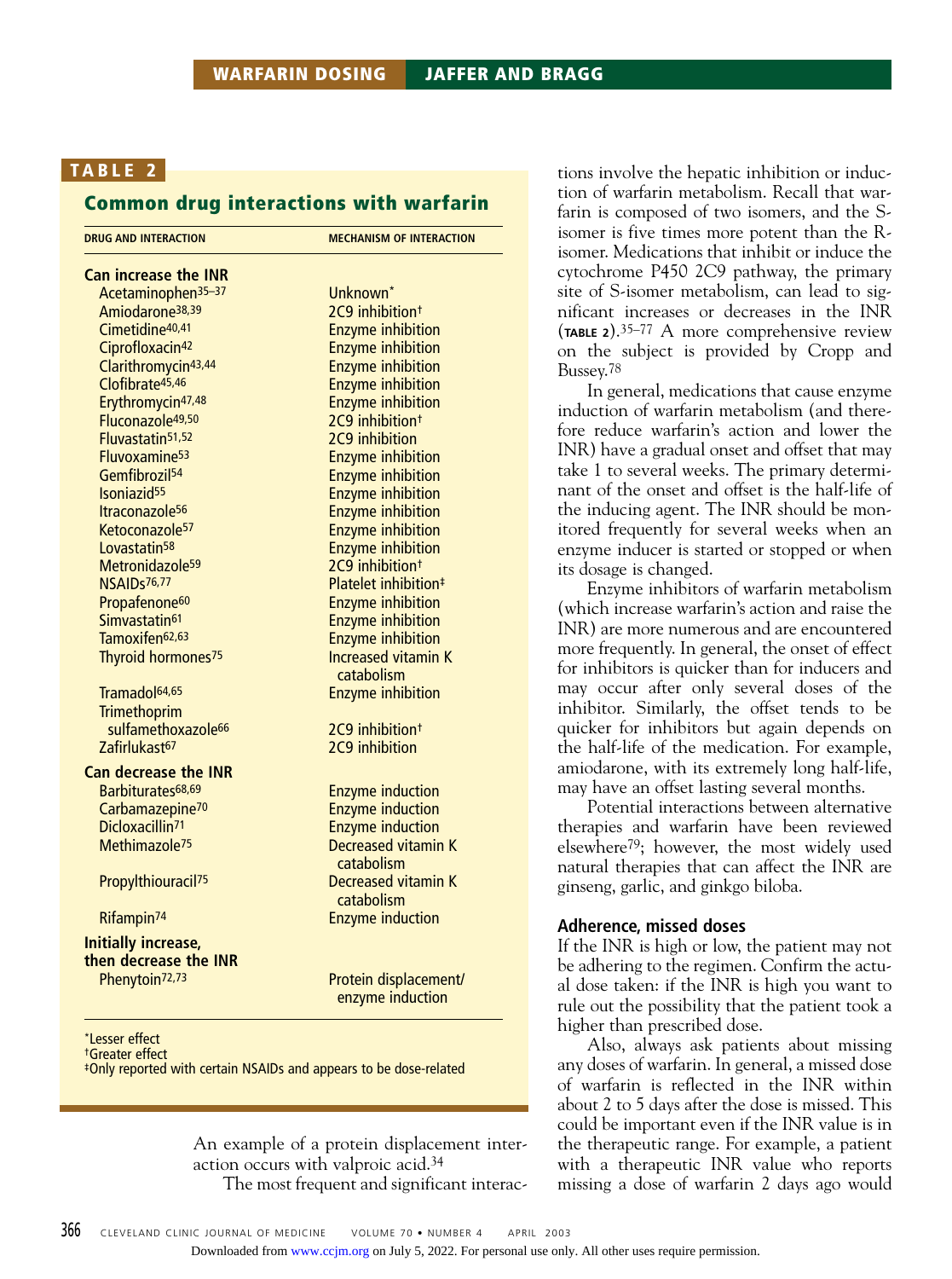very likely have had a supratherapeutic INR if he or she had not missed the dose. This is probably of greater concern for interpreting INR results of a patient recently started on warfarin.

## **Concomitant diseases**

Certain diseases can influence anticoagulation control.80

**Congestive heart failure** can cause hepatic congestion of blood flow and inhibit warfarin metabolism. This can be troublesome in patients with frequent exacerbations of heart failure.

**Hypothyroidism** decreases the catabolism of the vitamin K clotting factors. Therefore, hypothyroidism of new onset or due to inadequate replacement therapy could be suspected if there is a general trend toward decreased INR values with a need for increased warfarin doses.

**Hyperthyroidism,** on the other hand, increases the catabolism of the vitamin K clotting factors and could be suspected if there is a general trend toward increased INR values with a need for decreased warfarin doses.<sup>80</sup>

**Hepatic failure** may significantly elevate the INR due to decreased production of clotting factors.

#### **Vitamin K intake**

Excessive vitamin K consumption can promote increased production of the vitamin K clotting factors, decreasing the anticoagulant response to warfarin.28 Alternatively, decreased vitamin K consumption can increase the anticoagulant response to warfarin.

The foods that contain the highest amount of vitamin K per serving are the green leafy vegetables (eg, spinach, broccoli, turnip greens).81 Unfortunately, many patients have been misinformed or otherwise believe that these foods should be avoided if they are taking warfarin.

It is true that, of the foods typically consumed in the average diet, the green leafy vegetables are most likely to cause fluctuations in the INR. However, these foods are very nutritious and may contribute to a healthy diet. It is much better to advise patients who eat or want to eat these types of foods to do so consistently and in moderation.

The key is to maintain a balanced amount of vitamin K in the diet. There is no evidence that consuming less vitamin K is more beneficial in maintaining anticoagulation control than consuming more. Therefore, patients should simply be instructed to avoid binge eating of vitamin K–rich foods and to report any dietary changes to their anticoagulation provider.

Vitamins and supplements may contain varying amounts of vitamin K and should be evaluated when a thorough dietary assessment is necessary.

## **Dispensing errors**

As unlikely as it would seem, dispensing errors do occur and should be given consideration when evaluating high or low INR values. Simply asking the patient to verify the prescription label may be inadequate. Instead, the patient and the anticoagulation care provider should identify the tablet according to color and markings, as the prescription may have been labeled correctly but may contain the incorrect tablet strength.

## ■ **IF THE INR IS TOO HIGH**

Using the current literature,  $21,82-89$  we have developed guidelines (**TABLE 3**) for management of the supratherapeutic INR at our institution. We have also developed a checklist (**TABLE 4**) to evaluate for anticoagulationassociated bleeding, which we use in conjunction with our guidelines for every supratherapeutic INR.

## **Give vitamin K 2.5 mg by mouth**

The use of 1 mg of oral vitamin K has been shown to lower supratherapeutic INR values into range faster than placebo and with fewer major bleeding events.88 Since US pharmacies do not carry 1-mg tablets of vitamin K, we prescribe a 5-mg tablet and have the patient break it in half to provide 2.5 mg of oral vitamin K.

Before prescribing oral vitamin K, we like to exclude laboratory error. Therefore, whenever it is possible to reconfirm the supratherapeutic INR, we do so.

In some situations we can almost predict that an elevated INR is an error. For example, **Many warfarin patients mistakenly believe they must avoid green leafy vegetables**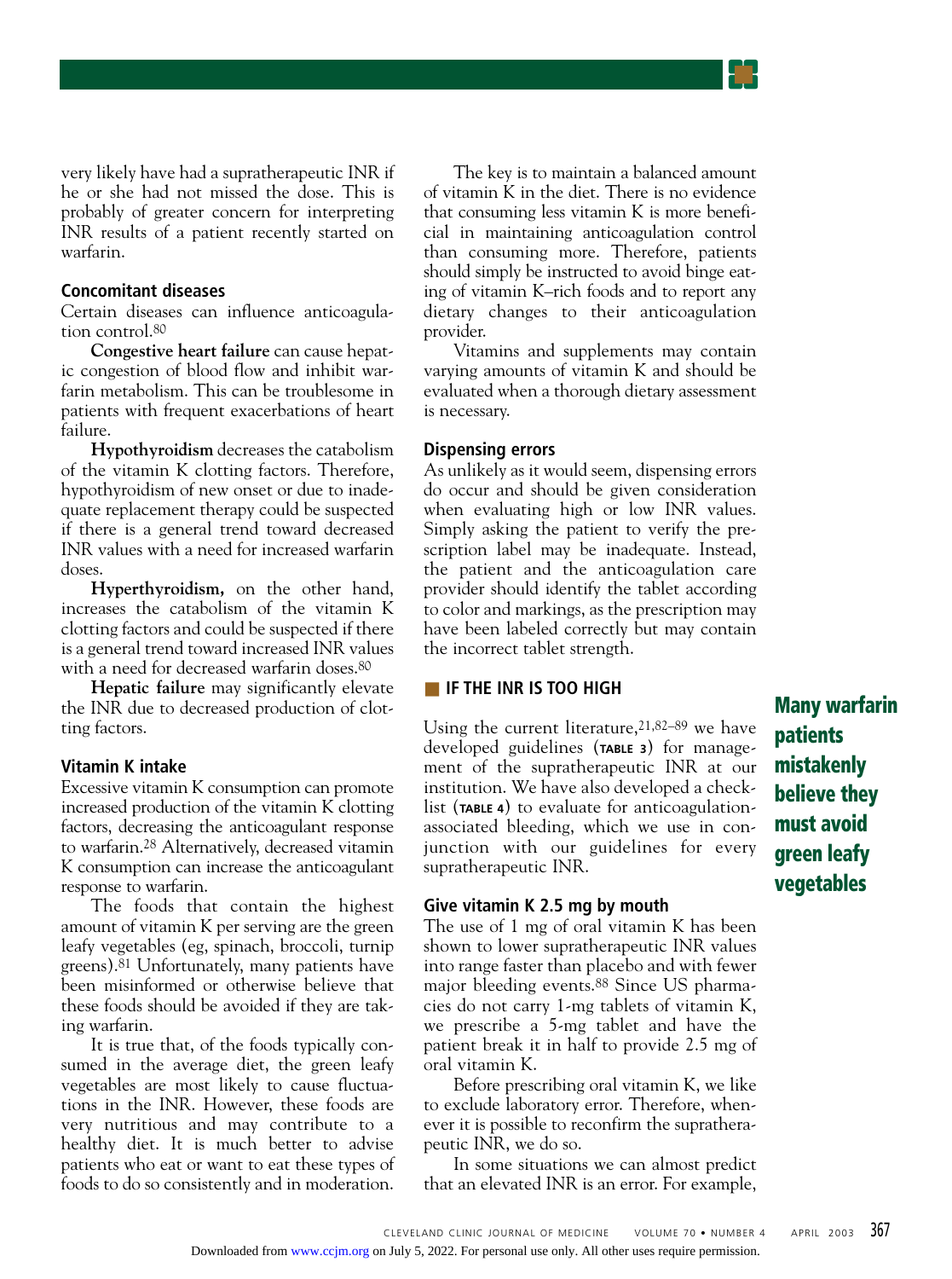# **Cleveland Clinic guidelines for managing patients with high INR values**

#### **INR > target range but < 5.0**

Assess for bleeding by completing the "Provider checklist for evaluation of anticoagulation-associated bleeding" (**TABLE 4**) **If no bleeding**

Lower or omit next warfarin dose; if INR is only minimally above therapeutic range or if temporary cause is identified and resolved (eg, acute alcohol ingestion), dose reduction may not be necessary

Resume warfarin at a lower maintenance dose if applicable

Evaluate INR in 7–14 days; may need to evaluate sooner if newly started on warfarin, new interacting medication started, suspected rising INR, or otherwise clinically indicated

#### **If bleeding suspected**

Contact supervising physician, refer patient for medical evaluation

#### **INR > 5.0 but < 9.0**

Assess for bleeding by completing the "Provider checklist for evaluation of anticoagulation-associated bleeding" (**TABLE 4**) **If no bleeding**

Evaluate patient for characteristics associated with increased risk of bleeding\*; if patient has *no* characteristics associated with increased risk of bleeding, then omit next dose or two of warfarin and evaluate the INR in 24–48 hours

If patient has ≥ 1 characteristic associated with increased risk of bleeding, then omit next dose or two of warfarin *and* give oral vitamin K 2.5 mg

Evaluate INR in 24–48 hours

When INR < 5.0, resume warfarin at an appropriate maintenance dose and reevaluate INR in 3–5 days

## **If bleeding is suspected**

Contact supervising physician, refer patient for medical evaluation

#### **INR > 9.0**

Assess for bleeding by completing the "Provider checklist for evaluation of anticoagulation-associated bleeding" (**TABLE 4**) Contact supervising physician

Refer patient for medical evaluation and for administration of oral, subcutaneous, or intravenous vitamin K Hold warfarin therapy until INR < 5.0, then may resume warfarin at an appropriate maintenance dose and recheck INR in 3–5 days

\***Characteristics associated with increased risk of bleeding**21,82-89 History of past bleeding (cerebrovascular, gastrointestinal, other) Recent surgery **Hypertension** Cerebrovascular disease or history of stroke Serious heart disease or recent myocardial infarction Renal insufficiency (serum creatinine > 1.5 mg/dL)  $Age > 65$  years Severe anemia (hematocrit < 30%) Concomitant medications that potentiate bleeding **Diabetes** 

> indwelling vascular catheters should not be used for drawing INR samples because they are flushed with heparin, but this still often happens. Therefore, if a patient with a vascular catheter or on hemodialysis has an elevated INR, we recheck the INR before prescribing oral vitamin K.

> Although low-dose oral vitamin K has not been shown to induce warfarin resistance like high-dose subcutaneous or intravenous vitamin K, its injudicious use could be a problem in patients with a recent throm-

boembolic event or valve replacement by putting them at risk for recurrent thromboembolism.

## ■ **BEFORE SURGERY**

Many patients on long-term warfarin therapy need to undergo surgery or other procedures. This poses a problem, as the warfarin needs to be discontinued in many cases. We will address this topic in detail in an upcoming article in this journal.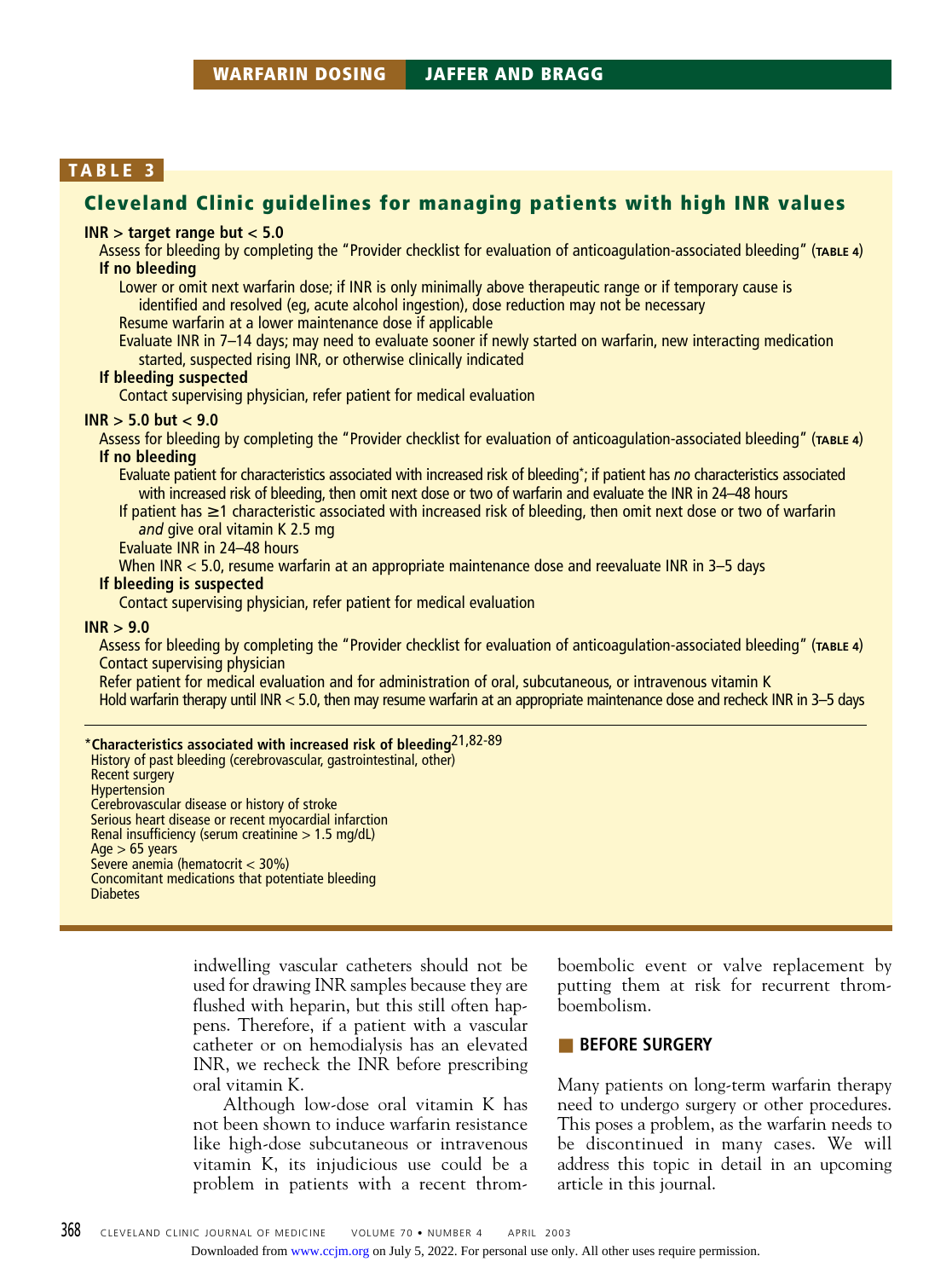# **Provider checklist for evaluation of anticoagulation-associated bleeding**

| <b>QUESTION</b>                                                                        | <b>YES</b> | <b>NO</b> | <b>COMMENTS</b> |
|----------------------------------------------------------------------------------------|------------|-----------|-----------------|
| Characteristics associated with increased risk of bleeding (TABLE 3)?                  |            |           |                 |
| Bruises without obvious cause?                                                         |            |           |                 |
| Fall or blow to the head?                                                              |            |           |                 |
| Severe and prolonged headache?                                                         |            |           |                 |
| Nosebleeds (prolonged or frequent)?                                                    |            |           |                 |
| Coughing up blood?                                                                     |            |           |                 |
| Vomiting red blood or material that looks like coffee grounds?                         |            |           |                 |
| Bleeding heavily from gums after brushing teeth?                                       |            |           |                 |
| Swelling and tenderness or pain in the abdomen?                                        |            |           |                 |
| Severe, prolonged back pain, without obvious cause?                                    |            |           |                 |
| Bowel movements that are loose or contain blood or<br>that are black and bad smelling? |            |           |                 |
| Urine that contains red blood or that is dark brown?                                   |            |           |                 |
| Heavy bleeding at menstrual periods, such as twice the usual flow?                     |            |           |                 |
| Prolonged bleeding from small cuts?                                                    |            |           |                 |
|                                                                                        |            |           |                 |

## ■ **FUTURE TRENDS**

This is an exciting time in oral anticoagulation management.

**Patient self-management** may be an option for patients who are very adherent and capable. Handheld instruments are available that measure the INR with sufficient accuracy, and studies<sup>6</sup> show that patients can learn to manage their own anticoagulation therapy after several hours of teaching, leading to improved anticoagulation control and fewer adverse events.

**Point-of-care testing.** In addition, the ease of use and availability of these instruments and computer programs to manage patients on warfarin not only has increased the use of point-of-care testing in existing anticoagulation clinics, but also has led to the establishment of new clinics. This model, where face-to-face interaction occurs using point-of-care testing, is termed the *nearpatient testing model*.

So far there is little evidence the nearpatient testing model leads to better outcomes than a telephone-based anticoagulation service. However, at our institution, where we

manage patients in both these models, it is our experience that quicker, more efficient care is possible in the near-patient testing model. There may also be opportunity for reimbursement using this model, whereas none is available for telephone management. We are currently undertaking a study to evaluate these two models.

**New antithrombotic agents** are also being developed. Some parenteral direct thrombin inhibitors (DTIs) are already FDAapproved for heparin-induced thrombocytopenia, and oral DTIs are under investigation.

One such DTI is ximelagatran (Exanta), which is currently being compared with warfarin and other anticoagulants in phase II and III clinical trials. This drug has shown initial promise, and if the trials show similar efficacy and safety for preventing thromboembolism in conditions such as atrial fibrillation and venous thromboembolism, this drug may ultimately start to replace warfarin because of its advantages, ie, no need for monitoring and fewer drug interactions.

However, it will be awhile until warfarin is replaced in clinical practice. m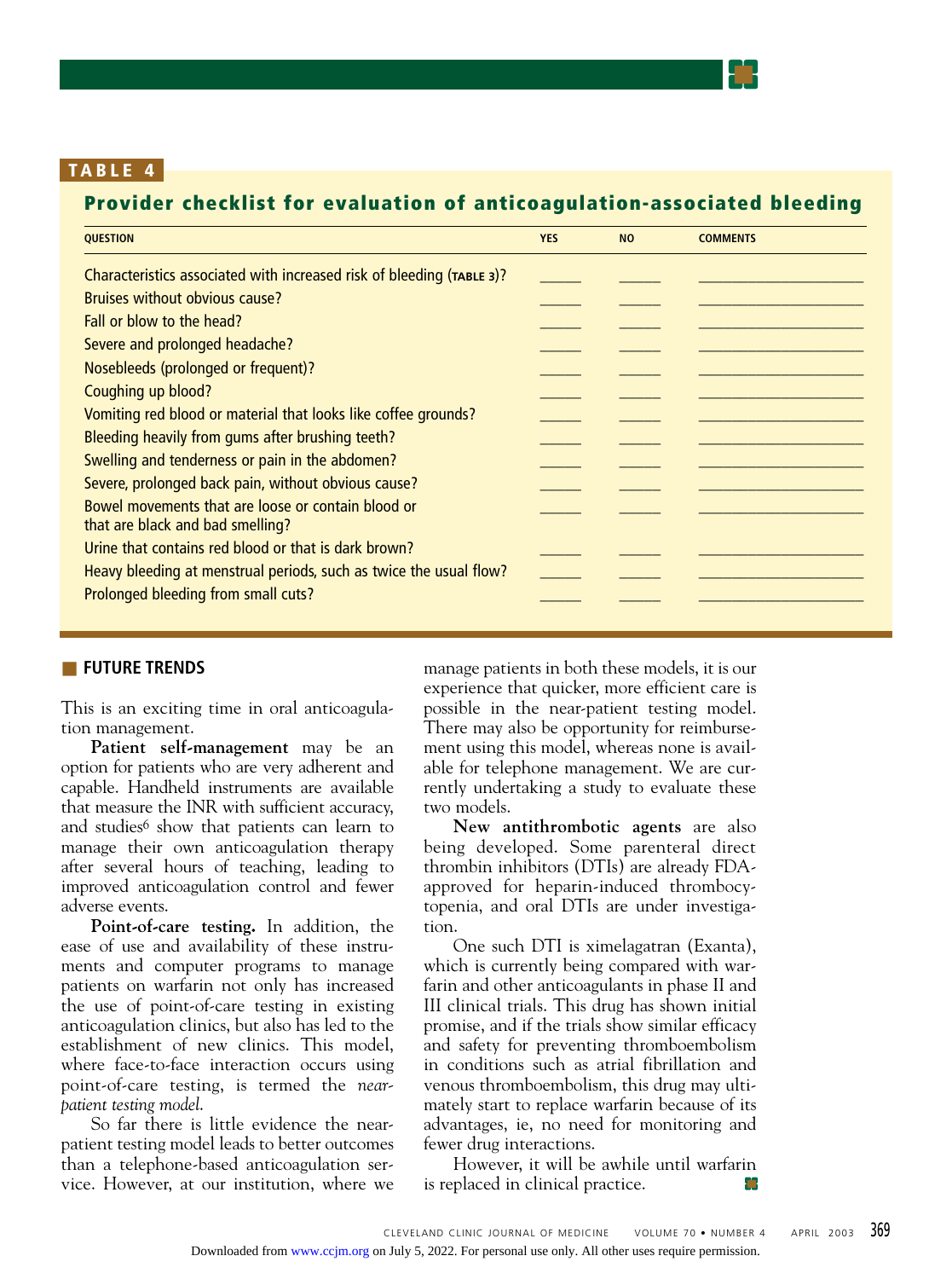#### ■ **REFERENCES**

- 1. **Waterman AD, Banet G, Milligan PE, et al.** Patient and physician satisfaction with a telephone-based anticoagulation service. J Gen Intern Med 2001; 16:460–463.
- 2. **Wilt VM, Gums JG, Ahmed OI, et al.** Pharmacy-operated anticoagulation service: improved outcomes in patients on warfarin. Pharmacotherapy 1995; 15:732–739.
- 3. **Chiquette E, Amato AG, Bussey HI.** Comparison of an anticoagulation clinic and usual medical care: anticoagulation control, patient outcomes, and health care cost. Arch Intern Med 1998; 158:1641–1647.
- 4. **Foss MT, Schooch PH, Sintek CD.** Efficient operation of high-volume anticoagulation clinic. Am J Health Syst Pharm 1999; 56:443–449.
- 5. **Samsa GP, Matchar DB, Goldstein LB, et al.** Quality of anticoagulation management among patients with atrial fibrillation. Arch Intern Med 2000; 160:967–973.
- 6. **Sawicki PT, for the Working Group for the Study of Patient Self-Management of Oral Anticoagulation.** A structured teaching and self-management program for patients receiving oral anticoagulation: a randomized controlled trial. JAMA 1999; 281:145–150.
- 7. **Beyth RJ, Quinn L, Landefeld CS.** A multicomponent intervention to prevent major bleeding complications in older patients receiving warfarin. A randomized, controlled trial. Ann Intern Med 2000; 133:687–695.
- 8. **Hirsh J, Dalen JE, Anderson DR, et al.** Oral anticoagulants: mechanism of action, clinical effectiveness, and optimal therapeutic range. Chest 2001; 119(suppl):8S–21S.
- 9. **Breckenridge A, Orme M, Wesseling H, et al.** Pharmacokinetics and pharmacodynamics of the enantiomers of warfarin in man. Clin Pharmacol Ther 1974; 15:424–430.
- 10. **O'Reilly R.** Interaction of the anticoagulant drug warfarin and its metabolites with human plasma albumin. J Clin Invest 1969; 48:193–202.
- 11. **Ganeval D, Fischer AM, Barre J, et al.** Pharmacokinetics of warfarin in the nephrotic syndrome and effect on vitamin K dependent clotting factors. Clin Nephrol 1986; 25:75–80.
- 12. **Brandjes DP, Hejjboer H, Buller HR, et al.** Acenocoumarol and heparin compared with acenocoumarol alone in the initial treatment of proximal-vein thrombosis. N Engl J Med 1992; 327:1485–1489.
- 13. **Tait RC, Sefcick A.** A warfarin induction regimen for out-patient anticoagulation in patients with atrial fibrillation. Br J Haematol 1998; 101:450–454.
- 14. **Crowther MA, Harrison L, Hirsh J.** Warfarin: less may be better—in response. Ann Intern Med 1997; 127:333.
- 15. **Fennerty A, Dolben J, Thomas P, et al.** Flexible induction dose regimen for warfarin and prediction of maintenance dose. BMJ (Clin Res Ed) 1984; 288:1268–1270.
- 16. **Gedge J, Orme S, Hampton KK, et al.** A comparison of low dose warfarin induction regimen with the modified Fennerty regimen in elderly patients. Age Aging 2000; 29:31–34.
- 17. **Poller L, Wright D, Rowlands M.** Prospective comparative study of computer programs used for management of warfarin. J Clin Pathol 1993; 46:299–303.
- 18. **Vadher B, Patterson DL, Leaning M.** Evaluation of a decision support system for initiation and control of oral anticoagulation in a randomised trial. BMJ 1997; 314:1252–1256.
- 19. **White RH, Hong R, Venook AP, et al.** Initiation of warfarin therapy: comparison of physician dosing with computer-assisted dosing. J Gen Intern Med 1987; 314:1252–1256.
- 20. **Ansell JE, Buttaro ML, Thomas OV, et al.** Consensus guidelines for coordinated outpatient oral anticoagulation therapy management. Ann Pharmacother 1997; 31:604–615.
- 21. **Ansell J, Hirsh J, Dalen J, et al.** Managing oral anticoagulant therapy. Chest 2001; 119(suppl):22S–38S.
- 22. **Harrison L, Johnston M, Massicotte MP, et al.** Comparison of 5 mg and 10 mg loading doses in initiation of warfarin therapy. Ann Intern Med 1997; 126:133–136.
- 23. **Crowther MA, Ginsberg JB, Kearon C, et al.** A randomized trial comparing 5 mg and 10 mg warfarin loading doses. Arch Intern Med 1999; 159:46–48.
- 24. **DeCara JM, Croze S, Falk R.** Generic warfarin: a cost-effective alternative to brandname drug or a clinical wild card? Chest 1998; 113:261–263.
- 25. **Richton-Hewett S, Foster E, Apstein CS.** Medical and economic consequences of a blinded oral anti-coagulant brand change at a municipal hospital. Arch Intern Med 1988; 148:806–808.
- 26. **Milligan PE, Banet GA, Waterman AD, et al.** Substitution of generic warfarin for Coumadin in an HMO setting. Ann Pharmacother 2002; 36:764–768.
- 27. **Fairweather RB, Ansell J, Van den Besselaar AM, et al.** College of American Pathologists Conference XXXI on laboratory monitoring of anticoagulant therapy: laboratory monitoring of oral anticoagulant therapy. Arch Pathol Lab Med 1998; 122:768–781.
- 28. **Booth SL, Charnley JM, Saddowski JA, et al.** Dietary vitamin K1 and stability of oral anticoagulation: proposal of a diet with a constant vitamin K1 content. Thromb Haemost 1997; 77:504–509.
- 29. **Richards RK.** Influence of fever upon the action of 3,3-methylene bis- (4-hydroxycoumarin). Science 1943; 97:313–316.
- 30. **Udall JA.** Human sources and absorption of vitamin K in relation to anticoagulation. JAMA 1965; 194:127–129.
- 31. **Triplett DA.** Current recommendations for warfarin therapy. Use and monitoring. Med Clin North Am 1998; 82:601–611.
- 32. **Tiede DJ, Nishimura RA, Gastineau DA, et al.** Modern management of prosthetic valve anticoagulation. Mayo Clin Proc 1998; 73:665–680.
- 33. **Jahnchen E, Meinertz T, Gilfrich HJ, Kersting F, Groth U.** Enhanced elimination of warfarin during treatment with cholestyramine. Br J Clin Pharmacol 1978; 5:437–440.
- 34. **Guthrie SK, Stoysich AM, Bader G, Hilleman DE.** Hypothesized interaction between valproic acid and warfarin [letter]. J Clin Psychopharmacol 1995; 15:138–139.
- 35. **Hylek EM, Heiman H, Skates SJ, et al.** Acetaminophen and other risk factors for excessive warfarin anticoagulation. JAMA 1998; 279:657–662.
- 36. **Bell WR.** Acetaminophen and warfarin: undesirable synergy. JAMA 1998; 279:702–703.
- 37. **Eliason BC, Larson W.** Acetaminophen and risk factors for excess anticoagulation with warfarin. JAMA 1998; 280:696–697.
- 38. **Cheung B, Lam FM, Kumana CR.** Insidiously evolving, occult drug interaction involving warfarin and amiodarone. Br Med J 1996; 312:107–108.
- 39. **Kerin NZ, Blevins RD, Goldman L, et al.** The incidence, magnitude, and time course of the amiodarone-warfarin interaction. Arch Intern Med 1988; 148:1779–1781.
- 40. **Sax MJ, Randolph WC, Peace KE, et al.** Effect of two cimetidine regimens on prothrombin time and warfarin pharmacokinetics during long-term warfarin therapy. Clin Pharm 1987; 6:492–495.
- 41. **Toon S, Hopkins KJ, Garstan FM, et al.** Comparative effects of ranitidine and cimetidine on the pharmacokinetics and pharmacodynamics of warfarin in man. Eur J Clin Pharmacol 1987; 32:165–172.
- 42. **Ellis RJ, Mayo MS, Bodensteiner DM.** Ciprofloxacin-warfarin coagulopathy: a case series. Am J Hematol 2000; 63:28–31.
- 43. **Recker MW, Kier KL.** Potential interaction between clarithromycin and warfarin. Ann Pharmacother 1997; 31:996–998.
- 44. **Oberg KC.** Delayed elevation of international normalized ratio with concurrent clarithromycin and warfarin therapy. Pharmacotherapy 1998; 18:386–391.
- 45. **Eastham RD.** Warfarin dosage influenced by clofibrate plus age. Lancet 1973; 1:1450.
- 46. **Bjornsson TD, Meffin PJ, Blaschke TF.** Interaction of clofibrate with warfarin. I. Effect of clofibrate on the disposition of the optical enantiomorphs of warfarin. J Pharmacokinet Biopharm 1977; 5:495–505.
- 47. **Hassell D, Utt JK.** Suspected interaction: warfarin and erythromycin. South Med J 1985; 78:1015–1016.
- 48. **Weibert RT, Lorentz SM, Townsend RJ, et al.** Effect of erythromycin in patients receiving long-term warfarin therapy. Clin Pharm 1989; 8:210–214.
- 49. **Black DJ, Kunze KL, Wienkers LC, et al.** Warfarin-fluconazole. II. A metabolically based drug interaction: in vivo studies. Drug Metab Dispos 1996; 24:422–428.
- 50. **Ellis KW, Smith EA, Baddour LM.** Immediate potentiation of the hypoprothrombinemic response of warfarin by fluconazole. Infect Dis